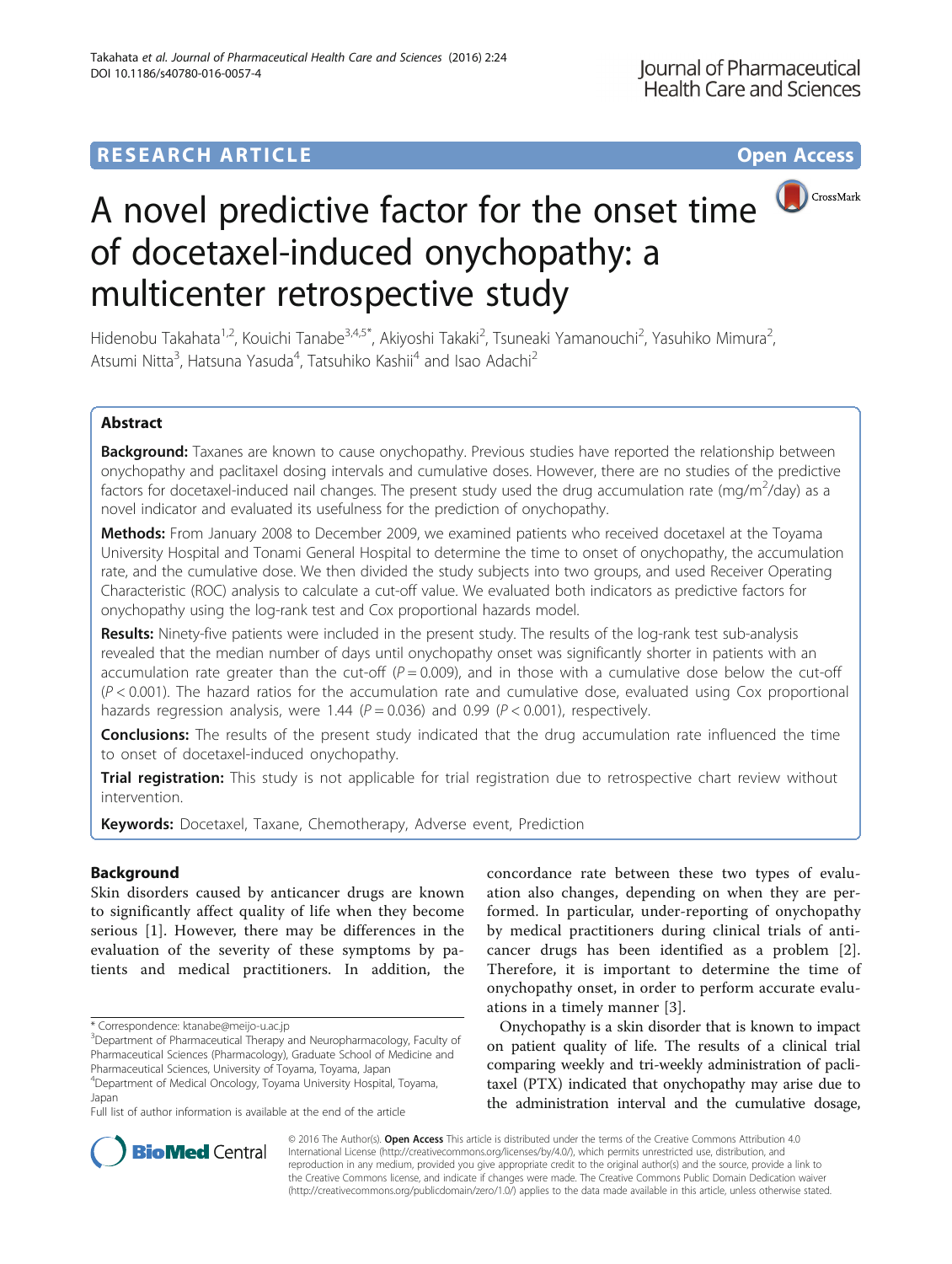rather than occurring in response to a single dose [[4](#page-5-0)]. Therefore, the exposure frequency and duration of use were thought to determine the risk for onset of onychopathy in patients receiving docetaxel (DTX), which is another taxane anticancer drug [[5](#page-5-0)].

On the other hand, doxorubicin (like DTX) is a concentration-dependent drug and its accumulation rate has been identified as a new predictive indicator for the time of cardiotoxicity onset [[6](#page-5-0)]. The accumulation rate may therefore provide a predictive factor for the onset of onychopathy in patients receiving DTX. If this point can be clarified, it could improve the accuracy of predictions of the time of onychopathy onset, thus facilitating the establishment of more suitable intervention plans.

The present study focused on cumulative DTX dosage and accumulation rate in order to evaluate their utility as predictive factors for the time of onychopathy onset.

## Methods

#### Study design

This multicenter retrospective cohort study was performed after having obtained the approval of the Toyama University Hospital Institutional Review Board (approval no. 126) and the Tonami General Hospital Institutional Review Board (approval no. 26003).

## Subjects

The subjects were patients administered DTX in the 2 years from January 2008 to December 2009 at the outpatient chemotherapy center of Toyama University Hospital and at the outpatient chemotherapy department of Tonami General Hospital. The observation period was from the date of DTX administration until the date that DTX treatment was discontinued. The performance status of the study subjects was 0 or 1. Furthermore, patients with onychopathy of Grade 1 or higher at the start of DTX administration were excluded from the study, as were patients with a history of DTX administration within the past 3 months.

# Investigation methods

Outcome: The primary outcome was the onset of  $\geq$ Grade 1 onychopathy, diagnosed in accordance with the Common Terminology Criteria for Adverse Events (CTCAE) version 3.0.

Determination of onychopathy: The nails of both the hands were observed by the pharmacist in charge or by the nurse at the patients' outpatient visits. The grade of onychopathy was determined using the CTCAE and entered into each patient's electronic chart.

Investigation items: For each subject, we recorded the current regimen name, sex, age, performance status, body surface area, underlying diseases, start-date for DTX administration, end-date of DTX administration,

date of onychopathy onset, grade, name of previous regimen, interval between previous and current regimens, number of days until onset of onychopathy, treatment period with DTX (days), mean administration interval, full cumulative dose of DTX (mg), use of several 5-FU derivatives (5-fluorouracil, capecitabine, tegafur/gimeracil/oteracil), and blood hemoglobin level (g/dL).

The DTX treatment period was defined as the time from DTX administration initiation to the first observation of onychopathy (for those who developed onychopathy) or to the pre-defined end-date of DTX treatment.

The mean administration interval was derived by dividing the number of DTX treatment days by the number of DTX administrations. The cumulative dose  $(mg/m^2)$ was derived by dividing the sum of the DTX doses administered during the treatment period by the patient's body surface area. The accumulation rate  $(mg/m^2/day)$ was derived by dividing the cumulative dosage of DTX by the number of days of treatment with DTX.

## Statistical analysis

For the univariate analysis, cut-off values were calculated using the mean of each of the candidate predictive factors (cumulative dosage or accumulation rate), and these were used to divide the subjects into two groups: a High Group (Group H), at or above the cut-off value, and a Low Group (Group L), below the cut-off. Kaplan-Meier curves were plotted and Log-rank testing was performed in order to study the correlation between the cumulative dose of DTX and the accumulation rate with the number of days until the onset of onychopathy.

In addition, a multivariate analysis was conducted. The number of days until the onset of onychopathy was treated as the response variable, both the cumulative dose (mg/m<sup>2</sup>) and the accumulation rate (mg/m<sup>2</sup>/day) were treated as predictive factors, and Cox's proportional hazard analysis was performed. Other variables that affect the onset of onychopathy, as well as nail growth (age, body surface area, presence of several 5-FU derivatives administration, and hemoglobin level) were selected as covariates and analyzed as descriptive variables, in tandem with the predictive factors.

# Results

#### Subject characteristics

Ninety-five patients were administered DTX and also satisfied the inclusion criteria at the start of DTX administration; 47 of these exhibited onychopathy during the observation period (Fig. [1,](#page-2-0) Table [1](#page-2-0)). The mean cumulative dose and accumulation rate values calculated by ROC analysis were  $112 \text{ mg/m}^2$  and  $2.1 \text{ mg/m}^2/\text{day}$ , respectively. The patients were divided into Group H and Group L on the basis of these cut-off values.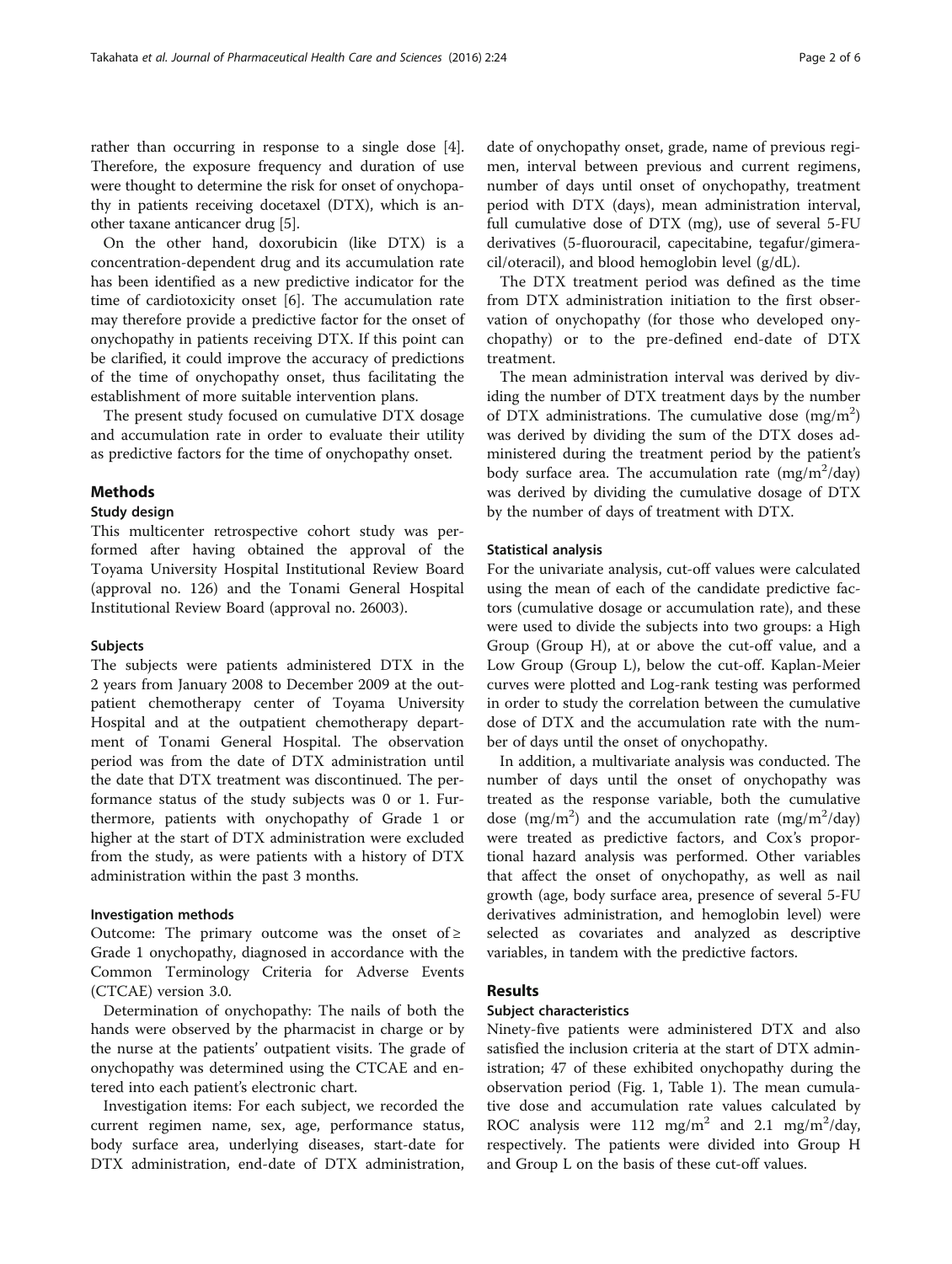<span id="page-2-0"></span>

In addition, 18 regimens had been used as previous treatments and 33 patients had used concomitant several 5-FU derivatives. The mean time from the previous treatment until the start of DTX administration was 112.5 ± 156.3 days (Table [2\)](#page-3-0).

DTX, docetaxel; S-1, tegafur ∙ gimeracil ∙ oteracil; PTX, paclitaxel; FEC, epirubicin + cyclophosphamide + fluorouracil; FP, fluorouracil + cisplatin; XP, capecitabine

## Table 1 Patient characteristics

| Characteristics                                                      | Value $(n = 95)$ |        |
|----------------------------------------------------------------------|------------------|--------|
| Age (mean years $\pm$ S.D.)                                          | $62.1 \pm 12.0$  |        |
| Gender (n, male/female)                                              | 54/41            |        |
| Body surface area ( $m^2$ , mean $\pm$ S.D.)                         | $1.57 \pm 0.17$  |        |
| Concomitant use of 5-FU drugs <sup>a)</sup> (n, Y/N)                 | 33/62            |        |
| Hemoglobin at the start of administration<br>(mean $q/dL \pm S.D.$ ) | $11.2 \pm 1.8$   |        |
| Primary site                                                         |                  |        |
| Stomach, n (%)                                                       | 32               | (33.7) |
| Breast, $n$ (%)                                                      | 23               | (24.2) |
| Lung, $n$ $(\%)$                                                     | 19               | (20.0) |
| Prostatic, n (%)                                                     | 9                | (9.5)  |
| Others, $n$ (%)                                                      | 12               | (12.6) |

a)5-FU drugs: 5-fluorouracil, capecitabine, tegafur/gimeracil/oteracil

+ paclitaxel; AP, doxorubicin + paclitaxel; q3w, every 3 weeks; q6w, every 6 weeks; qw, every week; q2w, every 2 weeks.

# Correlation between the onychopathy onset time and each of the predictive factors (univariate analysis)

Figure [2](#page-4-0) (a) and (b) show the Kaplan-Meier curves for cumulative dose and accumulation rate respectively. Log-rank testing found that the median number of days until onychopathy onset was significantly shorter in patients classified as Group H by their accumulation rate  $(P = 0.009)$ , and in those classified as Group L by their cumulative dose  $(P < 0.001)$  (Table [3\)](#page-4-0).

# Cox's proportional hazard analysis (multivariate analysis)

This analysis identified the hazard ratio (HR) for cumulative dose as a predictive factor, was 0.99 ( $p < 0.001$ ), and the only significant factor among the other covariates was 5-FU-derivative administration (HR = 0.23,  $p < 0.001$ ). The HR for accumulation rate as a predictive factor was 1.44  $(p = 0.036)$ , and the only significant factor among the other covariates was age (HR =  $0.97$ ,  $p = 0.03$ ) (Table [3](#page-4-0)).

CI, confidence interval; <sup>a)</sup>Log-rank test of the number of days until onychopathy onset, expressed as the median (range);  $\frac{b}{Cox}$ 's proportional hazard analysis with age, body surface area, presence of several 5-FU derivatives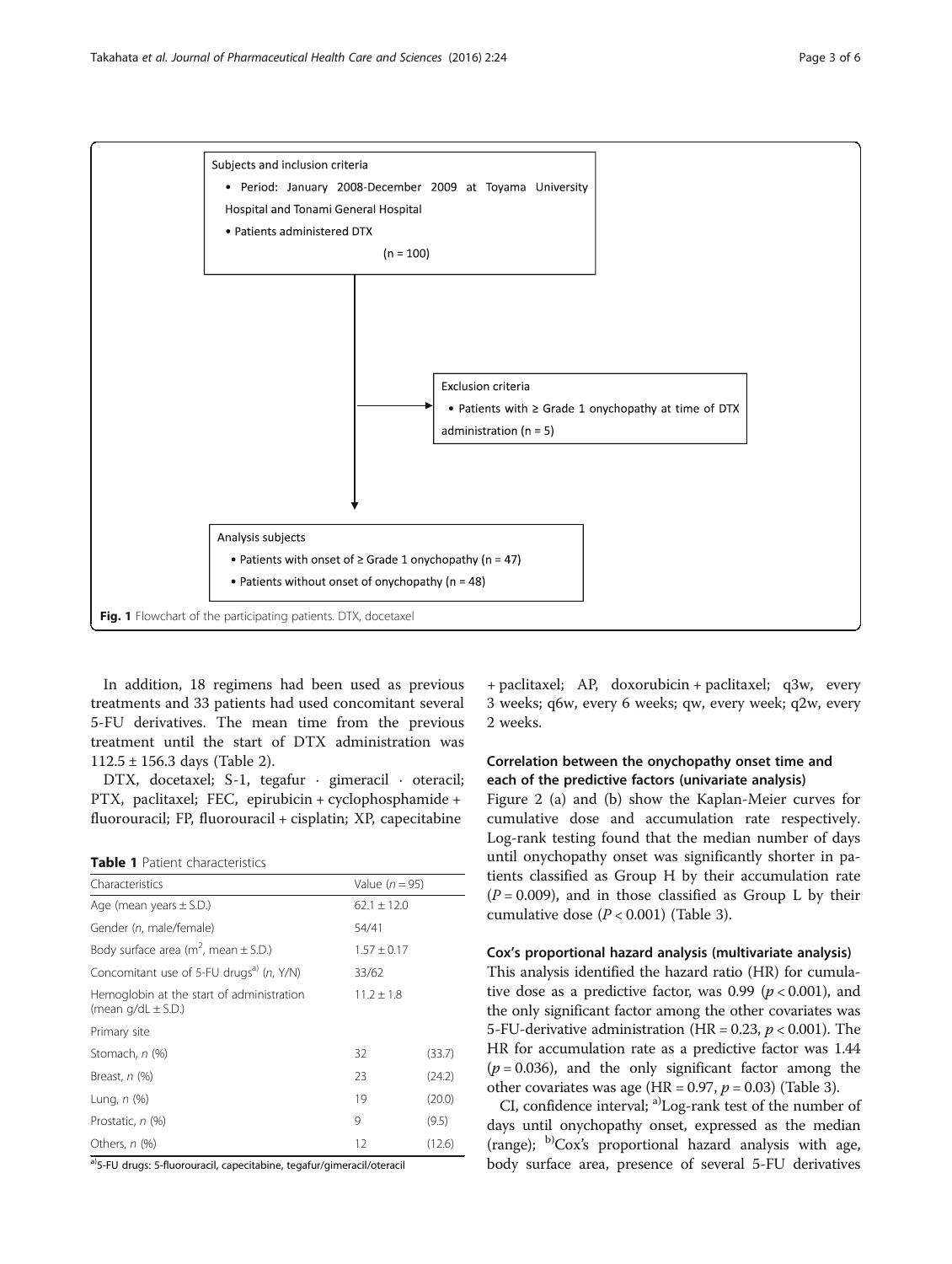administration, and hemoglobin (g/dL) as covariates; <sup>c)</sup>Group H had accumulation rates of  $\geq 2.5$  mg/m<sup>2</sup>/day or cumulative dosages of  $\geq 200$  mg/m<sup>2</sup>. Group L had levels below these cut-off values.

## **Discussion**

This study implied that the DTX accumulation rate is an important determinant of the onset of DTX treatmentassociated onychopathy. The onset of onychopathy induced by DTX reflects dose-dependent cumulative toxicity [[7\]](#page-5-0) and the accumulation rate also represents an important factor predicting the severity of this adverse event. Previous studies have shown wide variation in the time of onset of onychopathy; this has therefore been difficult to predict and tended to be overlooked, resulting in late diagnosis at a severe stage, and treatment by dosage reduction or discontinuation [\[8](#page-5-0)]. Minisini [\[4](#page-5-0)] and Takeshita et al. [\[9](#page-5-0)] reported that DTX-associated onychopathy was present at earlier time-points than those reported by clinical trials and emphasized that early

treatment was important. It is anticipated that the effectiveness of in-hospital risk management plans will be improved by the use of more reliable predictive factors for the time of onychopathy onset. This onset time information will enable more attention to be directed to the nails in the period during the appropriate time-period, reducing the prevalence of treatment delays and of untreated onychopathy. In addition, this information will improve understanding of the cause/effect relationship between the causal drug and onychopathy, facilitating rapid action.

In the present univariate analysis of the cumulative dose, the number of days until onset of onychopathy was significantly lower in Group L. This may have been because of rather than the size of the cumulative dose affecting the time to onset of onychopathy, the fact that administration was discontinued after the appearance of onychopathy, resulting in a lower cumulative dose. On the other hand, univariate analysis of the accumulation rate identified significantly fewer days until the onset of onychopathy in Group H and multivariate analysis produced a hazard ratio of 1.44. The most considerable reason for that could be the reversibility of side effects. The longer drug holiday periods will improve recovery of the damage that cells received when the side effect is reversible.

Therefore it is necessary to consider 'time' as a factor in order to predict the onset of side effects in this case. On the other hand, the cumulative dose could directly effect on cumulative damage in the case of doxorubicininduced cardiotoxicity and other side effects that are irreversible, which predictive index is lifetime cumulative dose no matter how long drug holiday periods are. The accumulation rate  $(mg/m^2/day)$  used in the present study was very similar to the concept of dose intensity (mg/m<sup>2</sup> /week). However, narrowly-defined, dose intensity is often used as a theoretical measure of the intensity of a regimen, whereas the accumulation rate (mg/  $m<sup>2</sup>/day$ ) allows for the inclusion of patient-specific dosage reductions and drug holiday periods. Therefore, the accumulation rate can provide a more useful indicator than dose intensity for drugs like DTX, which show a long intracellular retention time and high concentrationdependency [\[10](#page-5-0)].

The time to onset of onychopathy cannot be predicted by the accumulated dose alone. We believe that the accumulation rate is appropriate for predicting when onychopathy will appear. This is because the cut-off values calculated from ROC analysis for the conventional accumulated dose produced the paradoxical result that the median value (time) to the onset of onychopathy was longer in Group H, as shown in Fig. [2a.](#page-4-0)

This study had some noteworthy limitations. First, this was a retrospective investigation and a prospective cohort study will be necessary in order to verify the

<span id="page-3-0"></span>Table 2 Medication regimens of 47 patients who developed onychopathy

| Regimen                                 | Number | Previous regimens             |  |
|-----------------------------------------|--------|-------------------------------|--|
| DTX (60-80)/q3w                         | 20     | Carboplatin + PTX (3)         |  |
|                                         |        | Gefitinib (1)                 |  |
|                                         |        | Carboplatin + gemcitabine (1) |  |
|                                         |        | DTX(1)                        |  |
|                                         |        | FEC (10)                      |  |
|                                         |        | FP(1)                         |  |
|                                         |        | Vinorelbine (1)               |  |
|                                         |        | Trastuzumab (1)               |  |
|                                         |        | XP(1)                         |  |
| DTX (70)/q3w/prednisolone               | 4      | Goserelin (2)                 |  |
|                                         |        | Leuprorelin (1)               |  |
|                                         |        | Estramustine (1)              |  |
| S-1 (80)/cisplatin (40)/DTX<br>(40)/q6w | 10     | None (10)                     |  |
| S-1 (80)/DTX (40)/q3w                   | 3      | Cisplatin + irinotecan (1)    |  |
|                                         |        | $S-1$ + cisplatin + DTX (1)   |  |
|                                         |        | None (1)                      |  |
| DTX (30)/gw                             | 1      | None (1)                      |  |
| DTX (20-40)/q2w                         | 3      | Tamoxifen + goserelin (1)     |  |
|                                         |        | PTX (1)                       |  |
|                                         |        | None (1)                      |  |
| DTX (35)/qw/estramustine<br>(560)       | 1      | $PTX + estramustine (1)$      |  |
| DTX (40)/q3w/carboplatin                | 4      | Carboplatin + PTX (1)         |  |
|                                         |        | None (3)                      |  |
| Irinotecan (60)/DTX (35)/q2w            | 1      | AP(1)                         |  |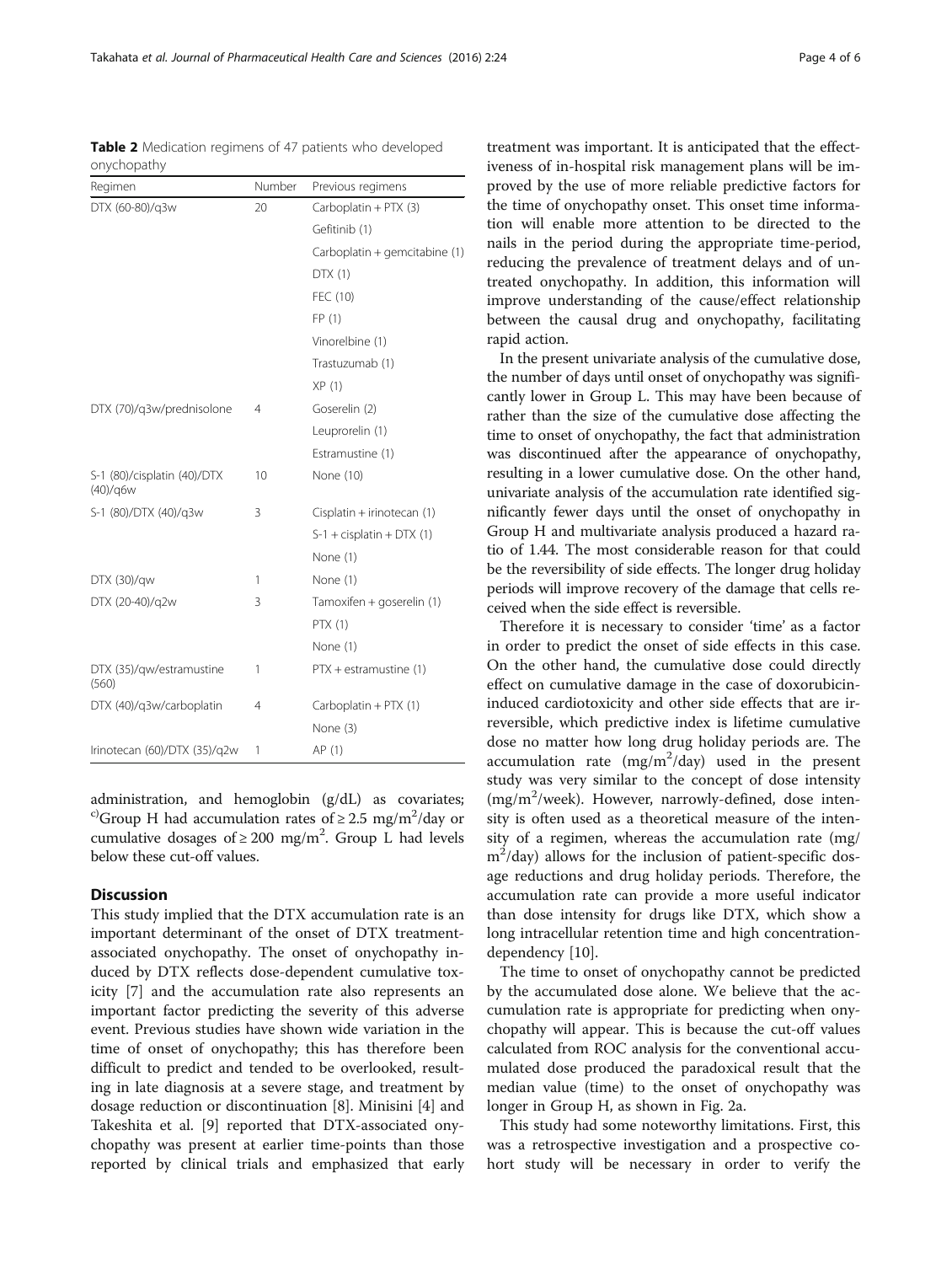<span id="page-4-0"></span>



present results, including the causal relationship between the accumulation rate and onychopathy. Second, because the onset of onychopathy was determined on the date of the patient's outpatient visit, there is a possibility that the actual onset occurred earlier and this was not necessarily accurate. And that is, the possibility that the appearance of onychopathy after the discontinuation of DTX administration was overlooked cannot thus be

ruled out. Third, because the number of cases was limited and the effects of previous treatments were not taken into account in this study, verification will be necessary by studies that incorporate measures to minimize the effects of previous treatments; this could include studies of administration-naïve patients only, in order to obtain more accurate results. However, despite the above limitations, the implication that the

Table 3 Correlation of onychopathy onset time with various predictive factors

| Factor/Model                               | Univariate analysis <sup>a)</sup> |                    |           | Multivariate analysis <sup>b)</sup> |           |
|--------------------------------------------|-----------------------------------|--------------------|-----------|-------------------------------------|-----------|
|                                            | Group $H^{c}$                     | Group $L^{\omega}$ | $P$ value | Hazard ratio (95 % CI)              | $P$ value |
| Accumulation rate (mg/m <sup>2</sup> /day) | 104 (14-343)                      | 159 (15-910)       | 0.024     | 1.4429 (1.0238, 2.0336)             | 0.0363    |
| Cumulative dose (mg/m <sup>2</sup> )       | 204 (42-910)                      | 77 (14-315)        | < 0.001   | 0.9905 (0.9862, 0.9948)             | < 0.001   |